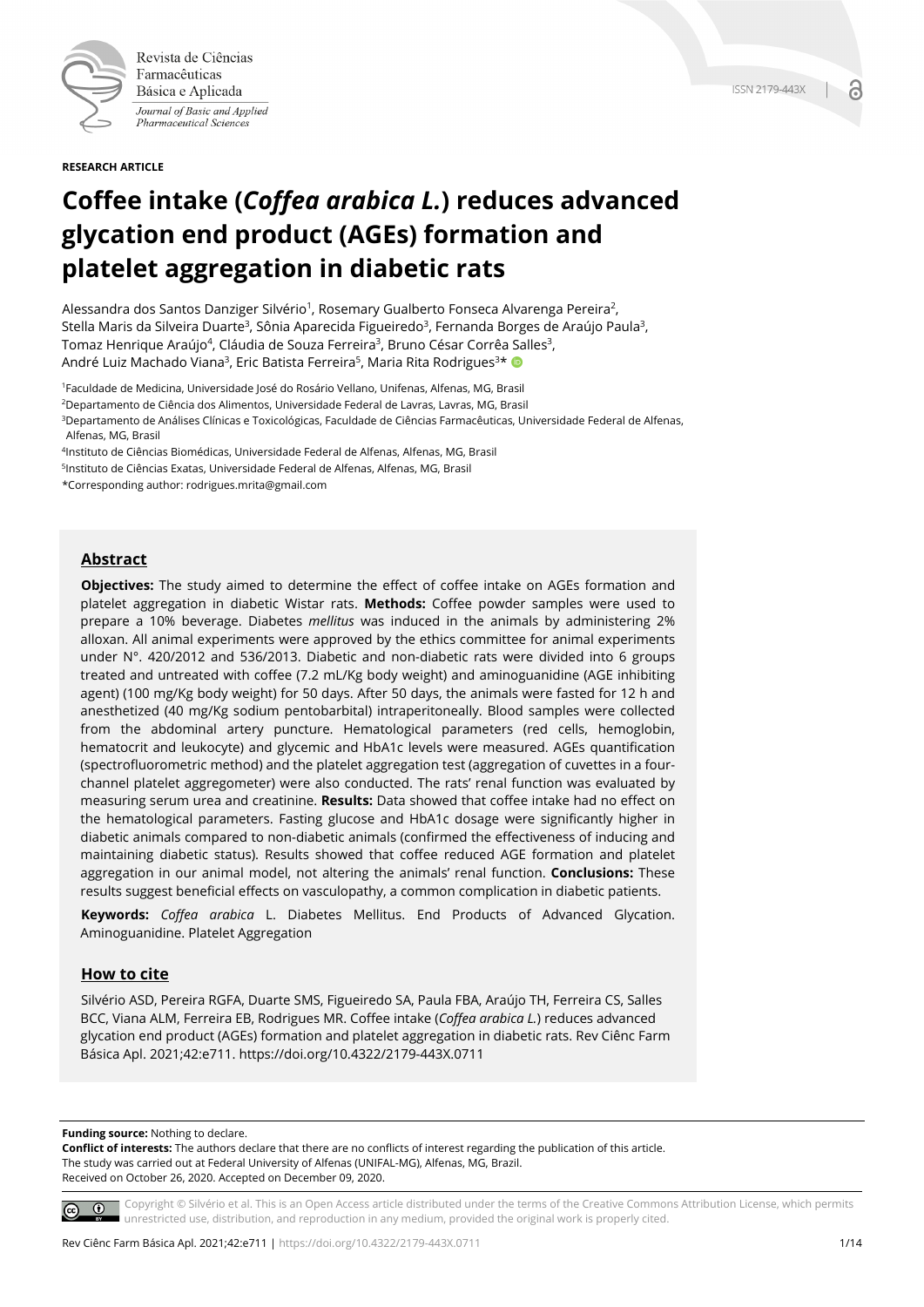# **1. INTRODUCTION**

Diabetes *mellitus* (DM) is a chronic metabolic disease characterized by hyperglycemia that affects 415 million people worldwide, with an estimate for the coming decades of 642 million new cases<sup>1,2</sup>. One of its causes may be the resistance of the insulin present in the body or the reduction in the amount of insulin produced (type 2 DM). Another manifestation of this disease occurs when the insulin-producing cells (pancreatic β) are destroyed, hindering hormone secretion (type 1 DM) $^{2,3}$ .

As the illness progresses, it may trigger disorders such as nephropathy, neuropathy, retinopathy (microvascular complications), coronary heart disease, peripheral vascular disease and heart failure (macrovascular complications) $1,3,4$ .

Complications resulting from chronic hyperglycemia during DM are caused by oxidative stress triggered in different pathways, such as advanced glycation end products (AGEs) formation via polyol, protein kinase C (PKC) and hexosamine biosynthesis. These oxidative changes alter genetic expressions that damage pancreatic β cells and induce insulin resistance5-8. Thus, AEGs formation act as one of the key factors that explain the ability of these compounds to alter the chemical and functional properties of various biological structures<sup>9-11</sup>. Chronic hyperglycemia contributes significantly to endothelial injury by formation of free radicals, interactions with cellular receptors, or via cross-linking with proteins. The irreversible glycation of subendothelial collagen and other structural proteins changes vase structure and promotes vascular permeability and synthesis of proinflammatory cytokines, leading to diabetic complications such as macrovascular disorders<sup>10,12,13</sup>. Platelets, in turn, adhere to subendothelial components and are activated by cellular signaling, resulting in alteration, secretion and aggregation of the cellular form. Hyperglycemia has been reported to increase the propensity for platelets to aggregate and degranulate, leading to hypercoagulability $14-16$ .

Currently, studies consider this chronic metabolic disorder as one of the main causes of increased morbidity and mortality in the world, constituting the main public health issue<sup>17-19</sup>.

Demand for diabetes treatment and prevention measures is imperative, and natural products with bioactive substances are currently a new research trend<sup>20</sup>. Phenolic compounds present in foods and beverages have been associated with a decreased risk of developing several chronic diseases<sup>1,21,22</sup>. Coffee, which contains chlorogenic acid as a main component, is the main source of phenolic compounds in the human diet $23-25$  and one of the most appreciated beverages worldwide $20,22,26$ . Due to its potential protective effects on human health, coffee has gained prominence and has garnered the interest of researchers in the search for a treatment to chronic diseases $18,19,21,27$ .

The chemical composition of the coffee bean is quite complex and depends on the variety, farming, processing type, roasting degree and grinding, and the brewing method<sup>20,28,29</sup>. Factors and dietary habits of coffee consumers, such as frequency of coffee intake, lifestyle, and genetic predisposition to developing certain diseases, can equally affect the possible effects of coffee on health<sup>30</sup>. Coffee consumption can affect key factors for blood sugar regulation, such as mechanisms of glucose capture in the intestine, hepatic gluconeogenesis and oxidative process in the liver<sup>20</sup>.

Containing a combination of bioactive components, especially phenols, coffee appears as one of the several therapeutic candidates studied in the search for compounds that can prevent complications caused by diabetes. This study aims to determine the effects of coffee on AGEs formation and platelet aggregation in diabetic rats.

# **2. METHODS**

All in vivo experiments followed the ethical principles outlined for animal experimentation adopted by the guidelines of the International Council for Laboratory Animal Science (ICLAS) and were approved by the Ethical Committee for Animal Experimentation of UNIFAL-MG doc. n° 420/2012 and 536/2013.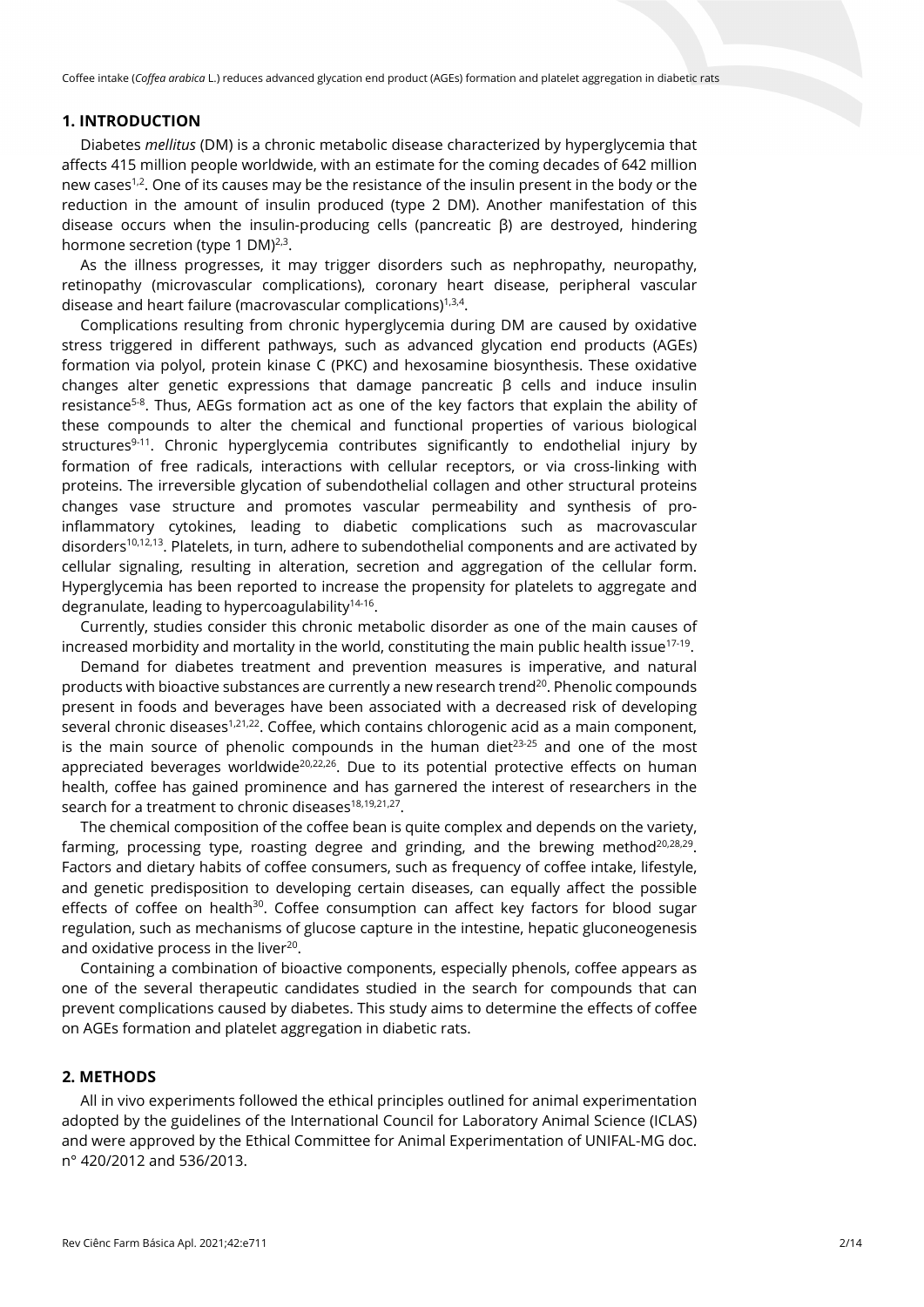## 2.1. Coffee preparation and characterization

The coffee (*Coffea arabica* L.) samples used in this study came from Fazenda Conquista (865 m altitude), belonging to Ipanema Agricola S.A., located in Alfenas, MG. The natural coffee beans were dried in the sun and resulted in 12% of the unit (gravimetric method - Farmacopeia Brasileira<sup>31</sup>. They were roasted in a Probat roaster and then ground in a Raiar electric grinder (model RA21) in fine granulometry, vacuum-packed and stored at -20°C, until use.

For study, an aliquot powdered coffee was placed in a paper filter funnel (Whatman  $N^{\circ}3$ , General Electric Company), and water at 90  $^{\circ}$ C added over<sup>32</sup>, resulting in a beverage with a 10% concentration. These beverage samples were lyophilized for the chemical analyses<sup>28</sup>. For the bioassays, drinks were always prepared at the time of administration.

# 2.2. Coffee administration, diabetes induction and treatment with an AGE inhibitor (aminoguanidine)

All *in vivo* experiments followed the ethical principles outlined for animal experiments adopted by the International Council for Laboratory Animal Science (ICLAS) guidelines and were approved by the Ethics Committee for Animal Experiments of the Federal University of Alfenas, Alfenas, MG, Brazil (UNIFAL-MG) under n° 420/2012 and 536/2013.

Male Wistar rats (22 weeks old, 320  $\pm$  20 g, n = 60) were obtained from the animal house of the UNIFAL-MG and kept under controlled temperature of 23°C, 12 h-light/dark conditions with food and water access *ad libitum*.

Filtered coffee beverages were administered daily to the animals by gavage corresponding to 7.2 mL/kg body weight for a period of 50 days, which is equivalent to the daily human consumption of eight 50-mL cups of coffee. The control group received the same dosage of water.

Diabetes was induced in animals kept fasting for 12 hours by intraperitoneal administration of alloxan (2% solution) at a dose of 150 mg/kg body weight<sup>33,34</sup>. We considered as diabetic the rats with glycemia above 250 mg/dL verified by the Trinder reaction, seven days after induction $35$ . Blood glucose levels were measured weekly by collecting blood from the rats' tails to supervise the diabetic process.

The aminoguanidine (AMG) (Sigma Chemical Co, St. Louis-USA), AGE inhibiting agent, treatment was conducted by administering 100 mg/kg body weight by gavage for 50 days, starting seven days after alloxan administration and confirmed diabetic status $36,37$ .

# 2.3. Experiment design

After a week of acclimatization, the rats were divided into 6 groups ( $n = 10$  rats, group): non-diabetic rats treated with distilled water (ND), non-diabetic rats treated with aminoguanidine (ND + AMG), non-diabetic rats treated with full *Arabica coffee* (ND + CF), diabetic rats treated with distilled water (D), diabetic rats treated with aminoguanidine (D + AMG), and diabetic rats treated with full *Arabica coffee* (D + CF).

On day 51, after treatment, the animals underwent fasting for 12 hours, and then anesthetized and euthanized via deep anesthesia<sup>37</sup> after intraperitoneal administration of 40 mg/kg of sodium pentobarbital., Blood samples for biological examinations were collected by abdominal artery puncture with a 19G needle and distributed in: siliconized test tubes without additives, siliconized tubes with ethylenediaminetetraacetic acid (EDTA), and tubes with sodium citrate.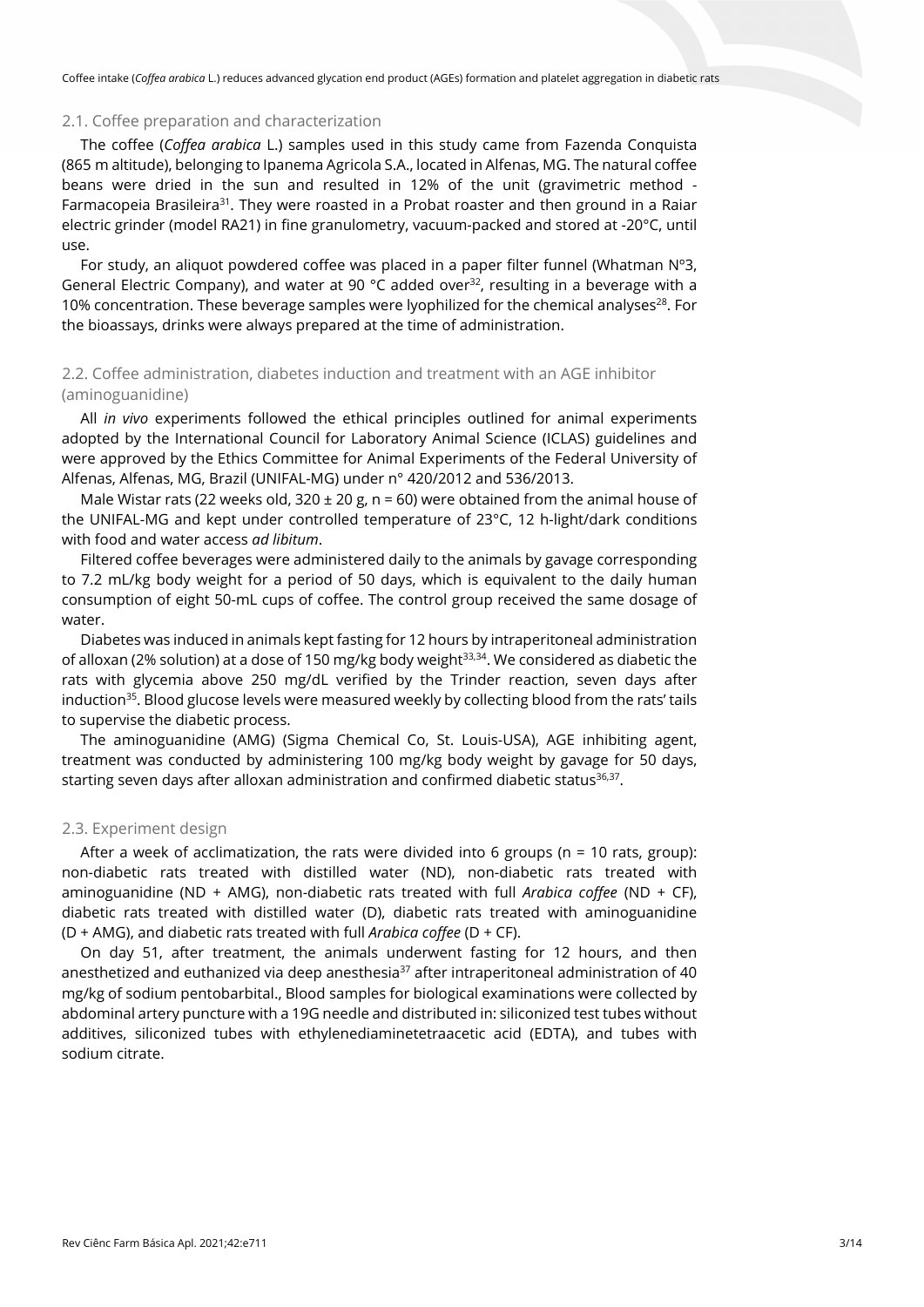# 2.4. Biological sample preparation and collection

#### *2.4.1. Obtaining serum*

A blood aliquot was distributed in siliconized test tubes without additives containing gel separator. After blood clotting, the samples were centrifuged at 2000 *g* for 10 minutes. Serum was separated and used for evaluating blood glucose, renal profile and AGEs quantification<sup>38</sup>.

# *2.4.2. Obtaining whole blood*

A blood aliquot was distributed in siliconized test tubes containing EDTA. Whole blood was used for determining glycated hemoglobin (HbA1c) and hematological parameters.

# *2.4.3. Obtaining platelet-rich plasma (PRP)*

Blood was collected by abdominal artery puncture and distributed in Falcon type centrifuge tubes containing anticoagulant citric acid 3% w/v, trisodium citrate 4% w/v, glucose 2% w/v, sodium citrate (ADC-C), at a 1:9 (v/v) ratio and homogenized. Then, the whole blood samples were centrifuged at 600 *g* for 12 minutes at room temperature within four hours after blood collection, to obtain platelet rich plasma (PRP)<sup>39</sup>.

#### *2.4.4. Obtaining washed platelet*

A wash buffer (140 mM NaCl, 0.5 mM KCl, 12 mM trisodium citrate, 10 mM glucose and 12.5 mM sucrose, pH 6) was added to the PRP at a 7:5 (buffer/plasma) ratio and then centrifuged for 13 minutes at 822 *g*. The platelet pellet was resuspended in Krebs-Ringer solution devoid of calcium with pH precisely adjusted to track 7.2 - 7.4 CO<sub>2</sub><sup>39</sup>.

#### 2.5. Hematological parameters

Hematological blood samples, collected in tubes containing EDTA, were processed in an Analyzer Counter 19 (Wiener Laboratories) to determine hematological parameters (red cells, hemoglobin, hematocrit, and leukocyte).

#### 2.6. Glycemic and HbA1c levels

Blood glucose was determined by enzymatic method [39]. HbA1c was assessed by ion exchange chromatography (HPLC), using D-10 Hemoglobin A1c Program and Dual Program BIO-RAD<sup>®</sup> Kit<sup>37</sup>.

#### 2.7. AGEs spectrofluorometric measure

To quantify AGE-peptides we measured fluorescence according to Zilin et al.<sup>38</sup>. Serum samples (70 μL) were treated with trichloroacetic acid (TCA) and chloroform, under vigorous agitation to precipitate proteins and extract lipids in the organic phase and were then centrifuged. Measurements were performed with a spectrofluorometer adjusted at wavelengths of 350 nm (excitation) and 440 nm (emission) with a gap width of 5 nm. The results were expressed as arbitrary unit divided by the concentration of total proteins (method of Biuret – Layne)<sup>40</sup> in the serum (AU/ mg protein) $37,41$ .

#### 2.8. Hemostatic parameters

Platelet count in the PRP followed the impedance method proposed by Wallace Counter automated apparatus (Wiener Lab. Counter 19).

To conduct the platelet aggregation test using the aggregation curve we initially performed a platelet count in the PRP, which were adjusted to 250.000 platelets/mm<sup>3</sup>. After adjustment, the PRP was incubated with 1 mM calcium chloride (CaCl<sub>2</sub>), for 5 minutes at 37°C, then added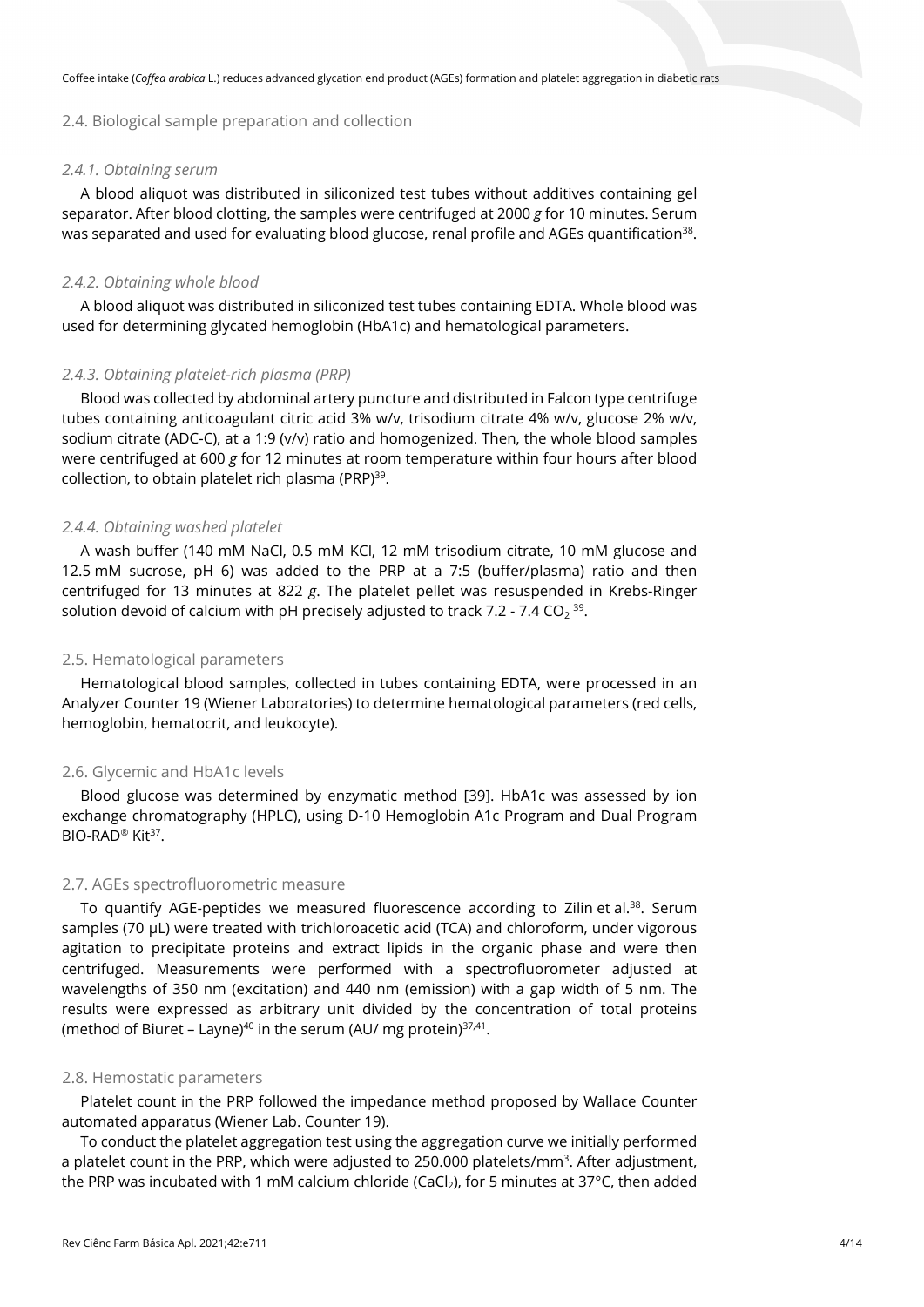1 μM agent adenosine agonist 5'-diphosphate (ADP), and the variation of light transmission was monitored by standardized turbidimetric method for 5 minutes at 37°C. The platelet aggregation measurements were carried out in bucket aggregations in 4-channel platelet aggregometer (Qualiterm) with ultimate reaction volume of 410  $\mu$ L  $^{39}$ .

# 2.9. Renal function biomarkers

Urea and creatinine were measured by a commercial kit according to the manufacturers' instructions and using an automatic analyzer (HumanStar, InVitro Diagnóstica®) 37.

## 2.10. Statistical analysis

Three experiments were conducted in Completely Randomized Design (CRD) and analyzed under double factorial scheme (2 levels of diabetes and 3 levels of inhibitors). Tukey test was performed for qualitative factors, when necessary (5% of significance level).

Eventual missing data were estimated by analysis of variance in a linear model, resulting in a balanced scores table.

All analyses were performed in R (R CORE TEAM $42$  using ExpDes package $43$ .

# **3. RESULTS**

We evaluated the animals' hematological parameters (red cells, hemoglobin, hematocrit, and leukocyte measurements) to verify whether the diabetes induction or treatments with coffee and AMG modified the erythrogram and the number of leukocytes in these animals.

For the mean erythrocyte count, we observed no differences between the diabetic and nondiabetic groups (Table 1). AMG treatment and coffee intake effected no change on the rats' erythrocyte profile and leukocyte counts. The obtained data suggest that coffee consumption does not alter hemoglobin levels or the number of circulating red blood cells and leukocytes when animals have a balanced diet.

| <b>Parameters</b> | Hem $(x 10^{12} L)$ | $Hb$ (g/dL)      | Ht (%)             | Leuk $(mm3)$    |  |
|-------------------|---------------------|------------------|--------------------|-----------------|--|
| Non-diabetic      | $8.7 (\pm 0.4)$     | $16.7 (\pm 0.7)$ | 46.0 $(\pm 1.5)$   | 5785.0 (±348.4) |  |
| <b>Diabetic</b>   | $8.8 (\pm 0.4)$     | $17.2 (\pm 1.1)$ | $48.7 (\pm 2.9)$   | 5522.0 (±243.8) |  |
| $ND + AMG$        | $8.6 (\pm 0.6)$     | $17.0 (\pm 0.4)$ | 46.6 $(\pm 2.0)$   | 5825.0 (±436.7) |  |
| $D + AMG$         | $8.6 (\pm 0.5)$     | $17.1 (\pm 1.1)$ | $47.9 (\pm 2.8)$   | 5514.0 (±402.9) |  |
| $ND + CF$         | $8.8 (\pm 0.5)$     | $17.9 (\pm 0.3)$ | $47.7 (\pm 1.9)$   | 5542.0 (±395.2) |  |
| $D + CF$          | $8.7 \ (\pm 0.5)$   | $17.0 (\pm 1.0)$ | $47.8 \ (\pm 2.9)$ | 5275.0 (±377.0) |  |
|                   |                     |                  |                    |                 |  |

**Table 1.** Determination of the rats' hematological parameters in the different treatment groups.

The results represent the mean ± standard deviation (SD) for five measurements per treatment.

Non-diabetic: non-diabetic animals, Diabetic: diabetic animals, ND + AMG: non-diabetics animals treated with aminoguanidine, ND + CF: non-diabetics animals treated with coffee, D + AMG: diabetic animals treated with aminoguanidine, D + CF: diabetic animals treated with coffee, Hem: red blood cells, Hb: hemoglobin, Ht: hematocrit, Leuk: leucocytes. The data statistical analysis showed no statistically significant difference between the groups and treatments performed.

The fasting glucose (kept above 250 mg/dL throughout the experiment) and HbA1c levels were significantly higher in diabetic animals (D) compared with non-diabetic animals (ND) (Figure 1), showing the effectiveness of alloxan in inducing and maintaining diabetic conditions throughout the experiment. Here, coffee intake had no effect on fasting blood glucose and HbA1c levels for either group (Figure 1). As expected, the HbA1c levels decreased in diabetic animals treated with AMG, a known glycation inhibitor (Figure 1).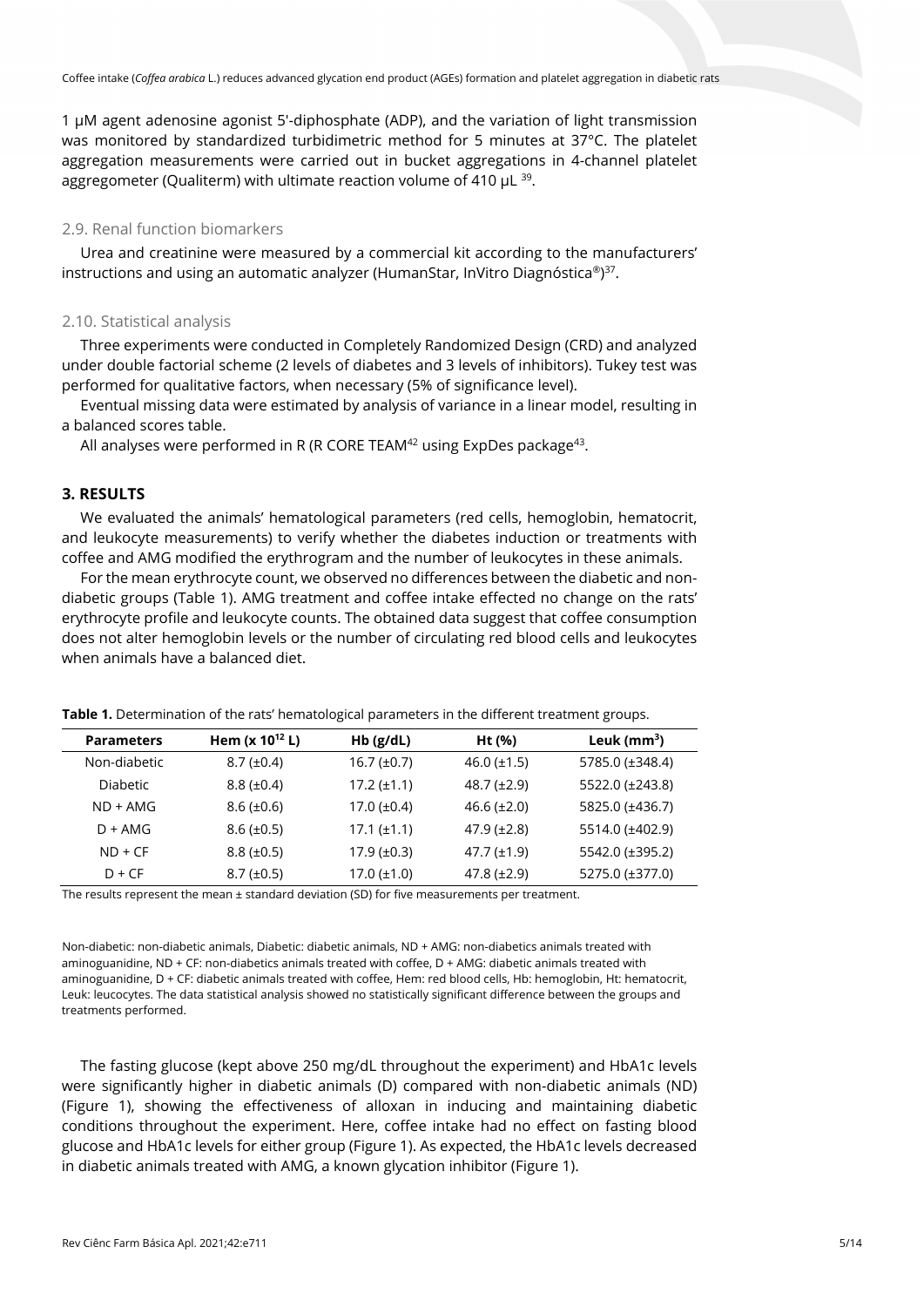



Circulating levels of fluorescent AGEs were significantly higher in diabetic animals compared with non-diabetic animals (Figure 2). AGEs serum concentration decreased in both groups treated with AMG (Figure 2). As expected, our results show an efficacy of AMG treatment in preventing AGEs formation in diabetic animals. Coffee was as efficient as AMG in reducing AGEs formation in diabetic animals (Figure 2).



are presented as mean  $\pm$  SD of the three experiments performed in triplicate to measure serum fluorescent AGEs in the non-diabetic and diabetic groups. Non-diabetic and diabetic rats were treated with water, aminoguanidine (AMG) or coffee. SD: standard deviation. \*\*\**p* < 0.001 indicates statistical difference.

To assess the effects of coffee on primary hemostasis in diabetic rats, we measured the platelet aggregation against the ADP agonist<sup>26</sup>. Platelet aggregation significantly increased in the diabetic animals (Figure 3), suggesting an excess of glucose-induced osmotic effect and reactive oxygen species (ROS) in the serum.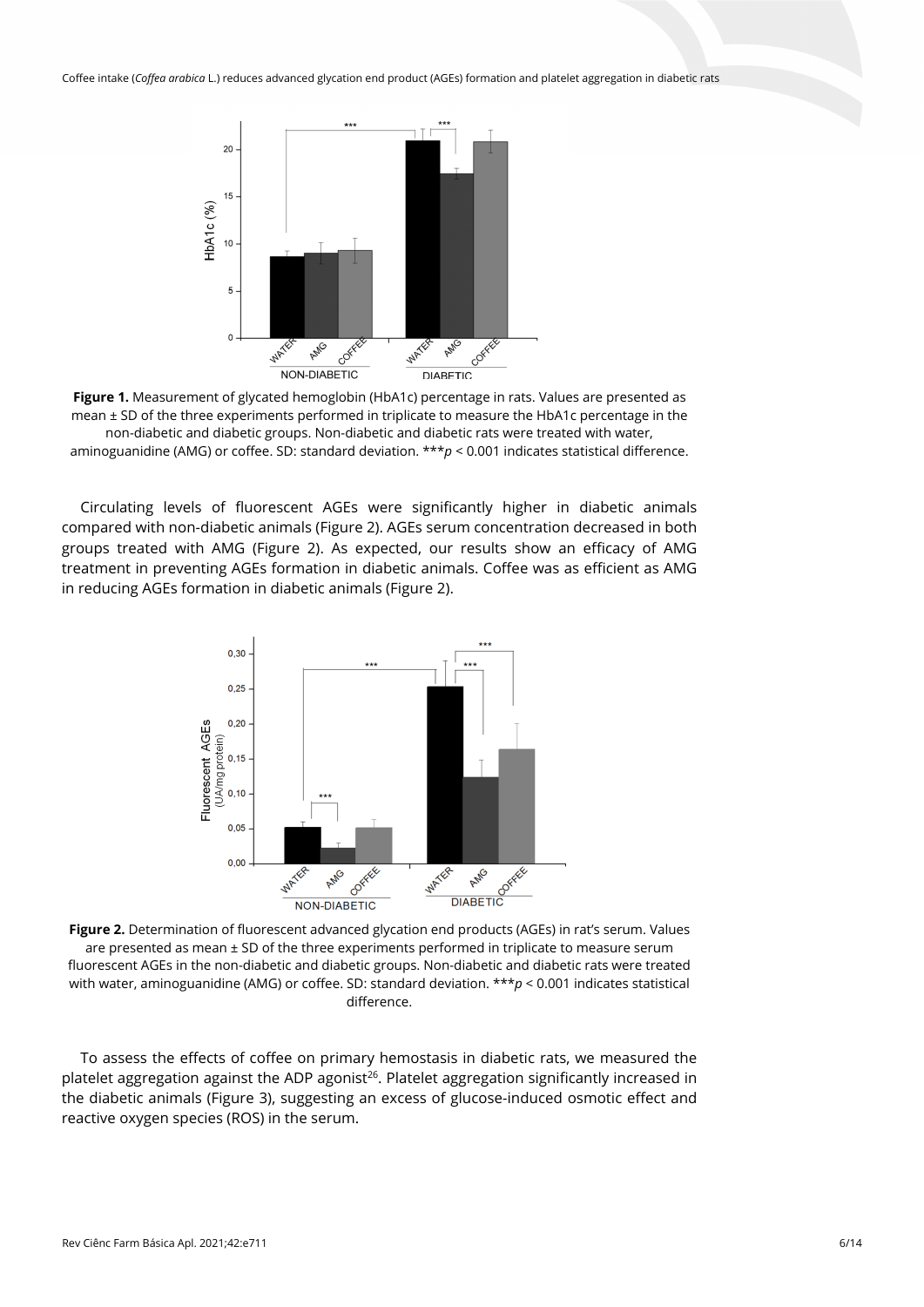

**Figure 3.** Evaluation of platelet aggregation percentage in rats. Values are presented as mean ± SD of the three experiments performed in triplicate to measure platelet aggregation in the non-diabetic and diabetic groups. Non-diabetic and diabetic rats were treated with water, aminoguanidine (AMG) or coffee. SD: standard deviation. \*\*\**p* < 0.001 indicates statistical difference.

We observed that AMG significantly reduced platelet aggregation in non-diabetic and diabetic animals (Figure 3). Our results show that coffee reduced platelet aggregation in diabetic animals to levels comparable to those of the non-diabetic group (Figure 3).

Finally, we evaluated the renal parameters in both animal groups by measuring urea and creatinine levels. Diabetic rats had significantly higher levels of urea in the serum (Figure 4A). Hyperglycemia did not alter the serum creatinine levels, that is, we found no kidney damage due to hyperglycemia in the evaluated period (Figure 4B). The AMG treatment or coffee intake had no effect on these animals' renal profile.



**Figure 4.** Determination of the rats' renal profile with serum urea (mg/mL) (A) and creatinine (mg/mL) (B) measurements. Values are presented as mean ± SD of the three experiments performed in triplicate to measure serum urea and creatinine in the non-diabetic and diabetic groups. Non-diabetic and diabetic rats were treated with water, aminoguanidine (AMG) or coffee. SD: standard deviation. \*\*\**p* < 0.001 indicates statistical difference.

# **4. DISCUSSION**

The search for therapeutic plants for treating diabetes *mellitus* has been stimulated by the World Health Organization (WHO) due to low side effects from their prolonged and traditional use, in addition to being a low cost and significantly effective therapeutic alternative<sup>44</sup>.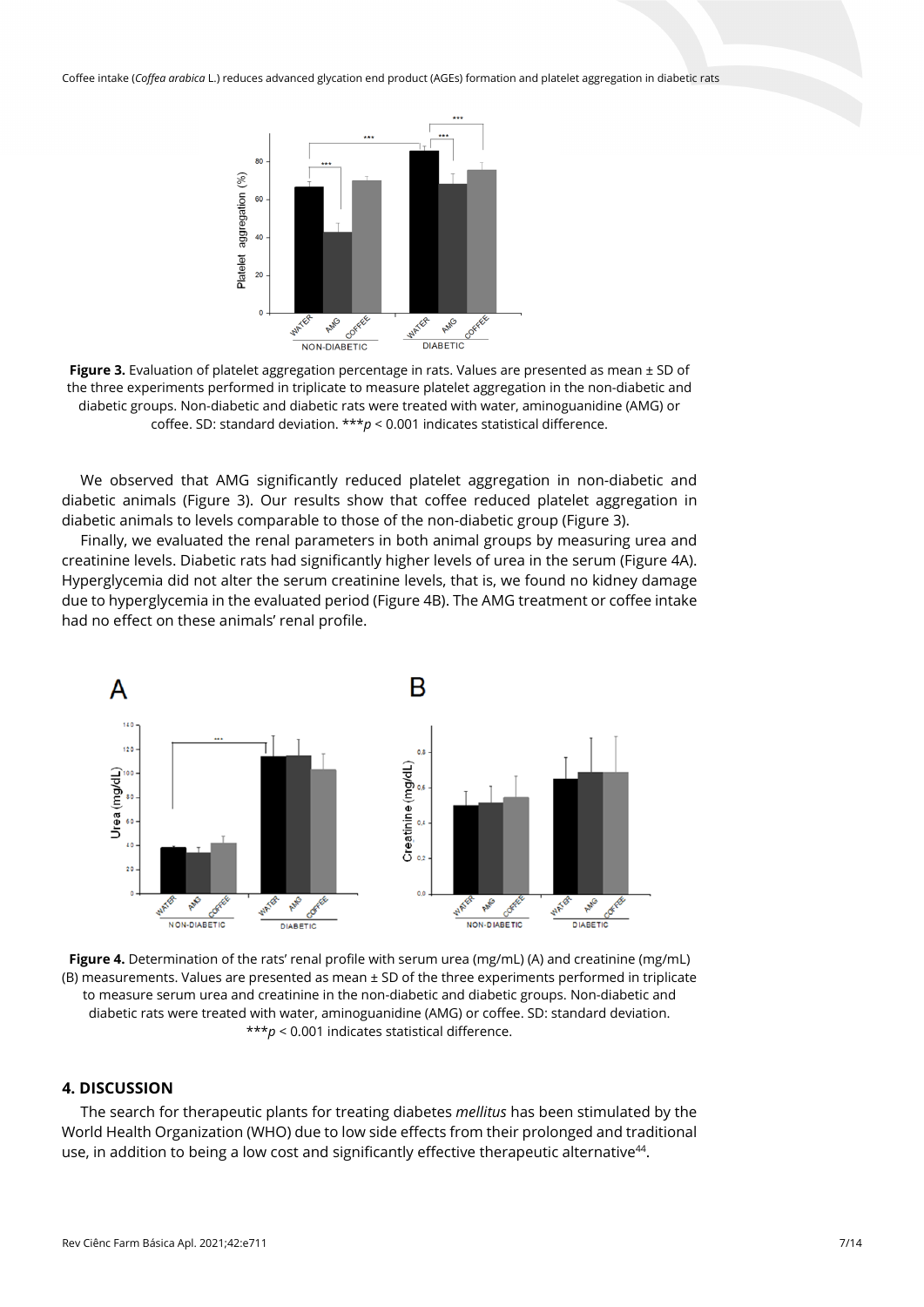Coffee is a fruit rich in bioactive compounds, such as caffeine, trigonelline, chlorogenic acids, phenolic compounds, diterpenes and melanoidins. Its long-term consumption has shown beneficial effects in chronic diseases such as diabetes<sup>45</sup>. The decreased risk of developing chronic diseases has been related to the presence of phenolic compounds<sup>1,21,22</sup>.

Untreated chronic hyperglycemia leads to macro and microvascular diabetic complications. The progression of these complications triggers multiple renal, cardiac and hepatic disorders and, consequently, derangements in the biochemical, hematological and histological parameters that contribute to increase free radicals, associated with the pathophysiology of diabetes<sup>44</sup>.

In the present study, the diabetic status did not alter the number of leukocytes (Table 1); but this change can occur and is typical of the damage caused by induced diabetes, as reported by<sup>46</sup>. The other parameters (Hem and Hb) also showed no statistical change. Hyperglycemia can modify red blood cell count and cause oxidative stress, hemoglobin glycation and other hematological disorders $46$ . Studies have shown the ability of phenolic compounds to form complexes with Fe (II), present in large quantities in the hemoglobin molecule, which could interfere with its absorption in the gastrointestinal tract and consequently lead to iron deficiency $47-49$ . The doses of coffee consumption used in this study, however, were unable to change the hematological parameters in rats with a balanced diet.

Regarding the glycemic profile, diabetes induction and maintenance was confirmed in animals by the increase in fasting glucose and glycated hemoglobin levels (Figure 1). Among the bioactive substances present in coffee, caffeine has controversial effects on blood glucose levels. While short-term metabolic studies performed in humans have shown that caffeine at acute doses reduces insulin sensitivity due to its rapid metabolism $27,50,51$ , others have observed increased sensitivity in insulin receptors upon caffeine treatment<sup>52</sup>. Long-term coffee consumption can induce glucose tolerance and insulin sensitivity, helping to prevent diabetes symptoms and improving insulin sensitivity<sup>53</sup>.

Several mechanisms have been proposed to explain the beneficial effect of coffee on glucose, insulin homeostasis and diabetes progression. This protective effect can be attributed to other coffee components such as chlorogenic acid and their derivatives – lignans, trigonelline, N-methylpyridinium, minerals and vitamins, proteins and lipids (diterpenes)<sup>19,20</sup>. These compounds can act on harmful free radicals, participate in cell signaling pathways performing, among other functions, anti-glycation activity<sup>54</sup>. Chlorogenic acids and their derivatives represent the most prevalent phenolic compounds in coffee $20,55$ .

The HbA1c level is an important biomolecular marker. It is a chromatographic fraction of hemoglobin that carries an Amadori product in its β chain and that reflects the occurrence of hyperglycemia in the three months prior to its measurement and, indirectly, advanced glycation<sup>56</sup>. After 50 days of treatment, measuring this marker also confirmed the diabetic state induced in the animals.

AMG, an agent commonly used to prevent AGEs formation in animal models, is effective in reducing AGEs and lowering the severity of diabetes-associated structural and functional alterations<sup>37,57</sup>. The use of a treatment that blocks AGEs or reduces oxidative and nitrosative stress can be effective in controlling diabetic complications.

The contribution of AGEs in the development and progression of diabetic complications is well established<sup>1,10,37,58</sup>. AGEs may act by modifying intracellular functional proteins involved in gene regulation in the nearby extracellular matrix molecules, by interfering in the signaling between the matrix and the cell causing dysfunction in proteins such as albumin. AGE accumulation results in endothelial dysfunction, fibrosis, chronic inflammation and, consequently, in generalized cellular dysfunction $1,10,59$ .

As AGEs are one of the main factors that could potentially explain how chronic hyperglycemia leads to the cell and tissue damage observed in diabetes, we measured the serum concentration of the well characterized and widely studied fluorescent AGEs pentosidine and argipiridine in the animals<sup>60</sup>. Circulating levels of fluorescent AGE-peptides were significantly higher in diabetic animals compared with the non-diabetic animals (Figure 2). These results were similar to those found by Ferreira et al.<sup>37</sup>. Although it has already been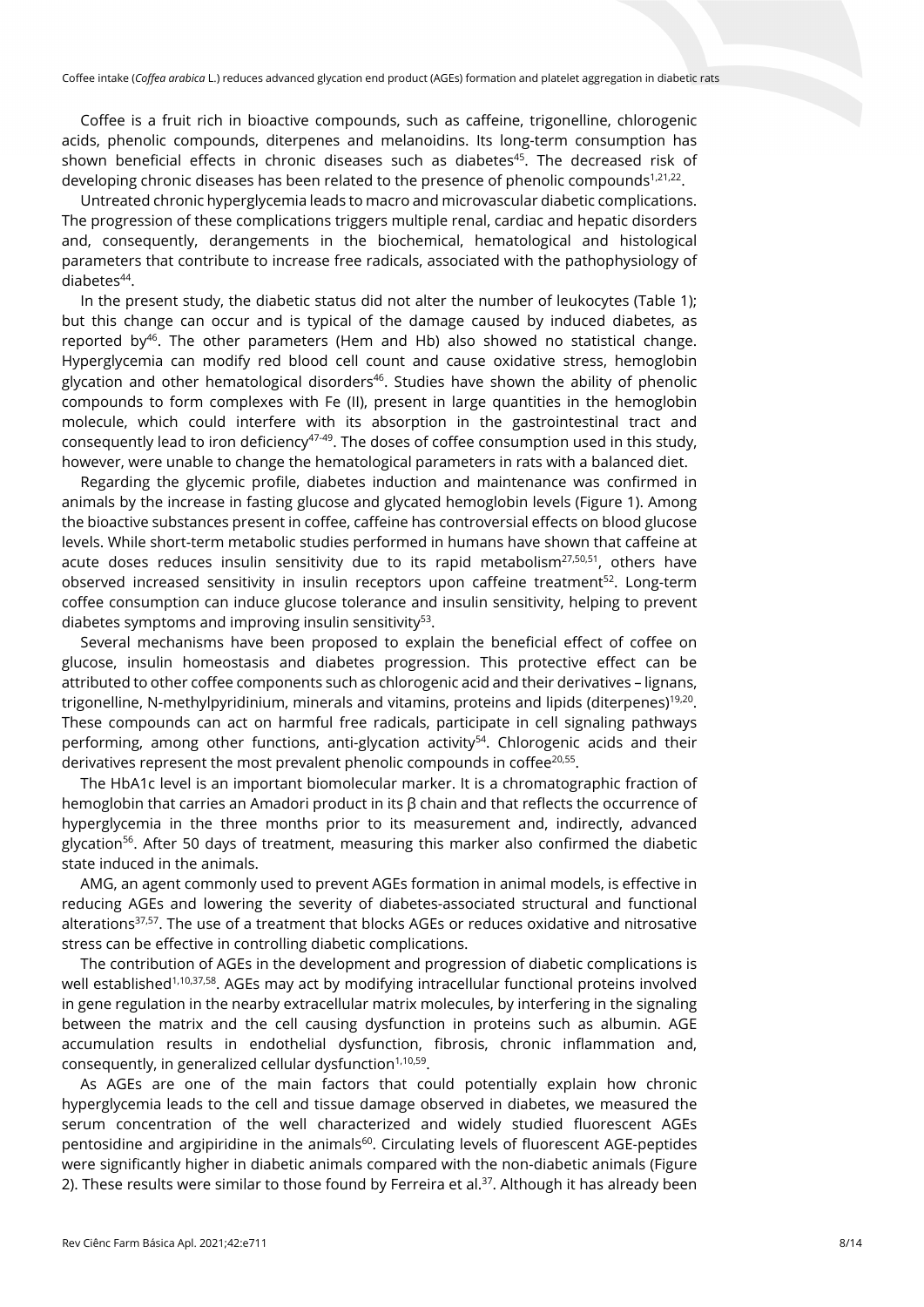shown that AGE production increases significantly under hyperglycemia or oxidative stress, several of its mechanical details remain unclear<sup>1,10,61,62</sup>. As mentioned above, AGEs serum concentration significantly decreased in aminoguanidine-treated diabetic and non-diabetic rats (Figure 2). Our results show the effectiveness of aminoguanidine treatment in preventing AGE formation in diabetic animals. These data are consistent with the results obtained previously by Ferreira et al.37. Similarly, coffee efficiently reduced AGE formation in diabetic animals (Figure 2).

There has been significant interest in identifying dietary components that combat or attenuate diabetic complications by reducing AGEs accumulation or inhibiting its effects on the body63,64. Although no food component has been specified as being anti-AGE *in vivo*, certain coffee components, such as phenolic compounds, have been intensively studied and shown to have the ability to inhibit AGE formation $63$ .

Being highly damaging to the integrity and function of blood vessels, AGEs result in the main cause of diabetes complications related to vasculopathy<sup>64,65</sup>. The interaction of AGEs with components of the vessel wall increases vascular permeability, expression of procoagulant activity and ROS generation, resulting in increased leukocyte adhesion molecules in the endothelial layer<sup>65</sup>. Additionally, platelet-monocyte aggregates and platelet hyperactivity are important factors commonly associated with chronic diabetes complications<sup>26,66</sup>.

Diabetic patients generally present symptoms of hypercoagulability and hypofibrinolysis, but the degree of hemostatic abnormality in these patients is still poorly understood. To evaluate the effects of coffee on primary hemostasis in diabetic rats, we measured the platelet aggregation against the ADP agonist<sup>26</sup>. Platelet aggregation significantly increased in the diabetic animals (Figure 3), suggesting an excess of glucose-induced osmotic effect and ROS in the serum, leading to platelet aggregation and degranulation and, consequently, decreased endothelial functions<sup>26,67</sup>. Increased platelet activity and thrombus formation has been suggested to play a role in diabetes, atherosclerosis, cardiac disease, and hypertension<sup>26,68</sup>. Several studies have shown increased platelet reactivity in diabetic patients by increased levels of specific markers, such as beta-thromboglobulin and platelet factor 4 in platelet granules in plasma<sup>69</sup>, and increased expression of platelet membrane glycoproteins GPIb and GPIIb/IIIa. Reduced membrane fluidity has also been correlated with glycation of platelet membrane proteins<sup>70,71</sup>.

We observed that aminoguanidine significantly reduced platelet aggregation in nondiabetic and diabetic animals (Figure 3). This result may be explained by its antioxidant activity<sup>72</sup>, which blocks protein glycation and can reduce reactivity changes in platelets, thus helping ameliorate the endothelial dysfunction that is intrinsic to diabetes.

AGE-induced pathogenesis of diabetic micro- and macroangiopathy is well established in the literature<sup>10,73,74</sup>. As kidneys are the major site for AGE clearance, they constitute the main target of deleterious AGE-mediated changes<sup>75</sup>. The severity of vascular damage in renal tissue may result from a decline in soluble RAGE (sRAGE) and the AGEs/sRAGE ratio; associated with urinary albumin/serum creatinine levels, it can measure reno-vascular complications in diabetic patients<sup>10</sup>. Thus, we evaluated the renal function in both animal groups by measuring urea and creatinine levels. Diabetic rats showed significantly higher levels of urea in the serum, and aminoguanidine treatment or coffee intake effected no change in these animals' renal profile (Figure 4A). Urea, the main product of protein catabolism in the liver, is synthesized from  $CO<sub>2</sub>$  and ammonia and circulates in the blood before being filtered in the kidneys, where most of it is excreted in urine. Urea levels are sensitive to changes, appear faster in primary renal functions, and is an important marker in conditions that affect primary renal function alterations, like diabetes $37,76$ . DM2 promotes progressive cachexia, which causes skeletal muscle atrophy $77$  – result of the imbalance on protein synthesis in favor of its proteolysis. Excessive proteolysis results in an increase in plasma urea, as observed in the study. The atrophy stems from reduced insulin-like growth factor 1 (IGF-1) and hyperglycemic conditions78. But as urea concentration is influenced by hydration levels and dietary habits, it is less specific than creatinine for assessing renal function.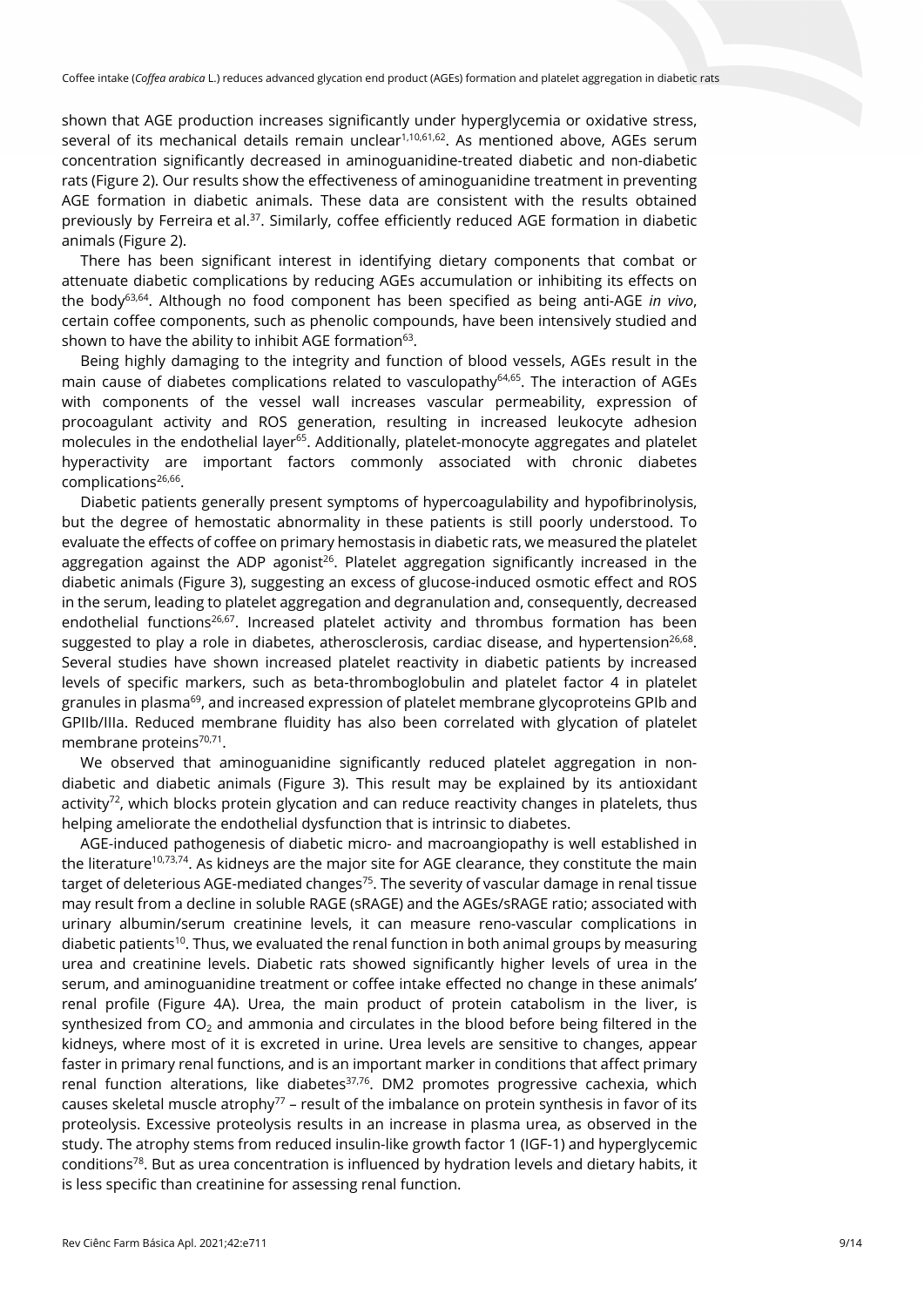In this study, coffee intake or aminoguanidine treatment had no effect on serum creatinine levels in the diabetic animals (Figure 4B). Creatinine, which is a breakdown product of creatine phosphate in muscle, is usually produced at a constant rate and its levels are directly proportional to muscle mass. Interestingly, creatinine levels also reflect the glomerular filtration rate, for its concentration in the blood increases as the renal filtration rate declines<sup>79</sup>. According to Fagbohun et al.<sup>44</sup>, plasma creatinine acts as a better indicator of stage 1 kidney toxicity than urea.

Our results showed that aminoguanidine did not alter renal biomarkers. Although not evaluated in this work, recent studies have shown that this AGE-inhibitor can alter liver markers such as alanine aminotransferase (ALT), aspartate aminotransferase (AST) and alkaline phosphatase (ALP)<sup>80</sup>.

It is important to highlight that the coffee variety, roasting process, and method of brewing, among other variables, changes the amount of bioactive components, such as chlorogenic acid, caffeine, and melanoidins, in the beverage. Such components are the main responsible for the antioxidative effects of coffee and can alter the effects described in other studies.

Thus, it is possible to conclude that the study results showed that coffee intake reduced AGEs formation and platelet aggregation in our experimental model. The protective role of coffee may result from the action of its bioactive components, such as chlorogenic acid. Aminoguanidine was effective in inhibiting AGE formation and platelet aggregation. We also observed that coffee had no effect on the animals' renal function. These results are especially interesting because diabetes is an important risk factor for thrombosis, characterized by hypercoagulability and hypofibrinolysis, and coffee is a widely consumed beverage in the contemporary world.

# **REFERENCES**

- 1. Jud P, Sourij H. Theraoeutic options to reduce advanced glycation end products in patients with diabetes ellitus: A review. Diabetes Res Clin Pract. 2019;148:54-63. [http://dx.doi.org/10.1016/j.diabres.2018.11.016.](https://doi.org/10.1016/j.diabres.2018.11.016) [PMid:30500546.](https://www.ncbi.nlm.nih.gov/entrez/query.fcgi?cmd=Retrieve&db=PubMed&list_uids=30500546&dopt=Abstract)
- 2. Pang M, Li Y, Gu W, Sun Z, Wang Z, Li L. Recent Advances in Epigenetics of Macrovascular Complications in Diabetes *mellitus*. Heart Lung Circ. 2020;30(2):186-196.
- 3. Mirza S, Khan AA, Al-Kheraif AA, Khan SZ, Shafqat SS. Efficacy of adjunctive photodynamic therapy on the clinical periodontal, HbA1c and advanced glycation end product level among mild to moderate chronic periodontal disease patients with type 2 diabetes *mellitus*: A randomized controlled clinical trial., Photodiagn Photodyn Ther. 2019;28:177-82. [http://dx.doi.org/10.1016/j.pdpdt.2019.08.003.](https://doi.org/10.1016/j.pdpdt.2019.08.003) [PMid:31394300.](https://www.ncbi.nlm.nih.gov/entrez/query.fcgi?cmd=Retrieve&db=PubMed&list_uids=31394300&dopt=Abstract)
- 4. Triches C, Schaan B, Gross JL, Azevedo MJ. Complicações macrovasculares do diabetes melito: peculiaridades clínicas, de diagnóstico e manejo. Arq Bras Endocrinol Metabol. 2009;53(6):698-708. [http://dx.doi.org/10.1590/S0004-27302009000600002.](https://doi.org/10.1590/S0004-27302009000600002) [PMid:19893911.](https://www.ncbi.nlm.nih.gov/entrez/query.fcgi?cmd=Retrieve&db=PubMed&list_uids=19893911&dopt=Abstract)
- 5. Reis JS, Veloso CA, Mattos RT, Purish S, Nogueira-Machado JA. Estresse oxidativo: revisão de sinalização metabólica no diabetes tipo 1. Arq Bras Endocrinol Metabol. 2008;52(7):1096-105. [http://dx.doi.org/10.1590/S0004-27302008000700005.](https://doi.org/10.1590/S0004-27302008000700005) [PMid:19082297.](https://www.ncbi.nlm.nih.gov/entrez/query.fcgi?cmd=Retrieve&db=PubMed&list_uids=19082297&dopt=Abstract)
- 6. Sheweita SA, ElHady SA, Hammoda HM. *Trigonella stellate* reduced the deleterious effects of diabetes *mellitus* through alleviation of oxidative stress, antioxidant- and drug-metabolizing enzymes activities. J Ethnopharmacol. 2020;256:112821. [http://dx.doi.org/10.1016/j.jep.2020.112821.](https://doi.org/10.1016/j.jep.2020.112821) [PMid:32251758.](https://www.ncbi.nlm.nih.gov/entrez/query.fcgi?cmd=Retrieve&db=PubMed&list_uids=32251758&dopt=Abstract)
- 7. Wu CH, Huang HW, Lin JA, Huang SM, Yen GC. The proglycation effect caffeic acid leads to the elevation of oxidative stress and inflammation in monocytes, macrophages and vascular endothelial cells. J Nutr Biochem. 2011;22(6):585-95. [http://dx.doi.org/10.1016/j.jnutbio.2010.05.002.](https://doi.org/10.1016/j.jnutbio.2010.05.002) [PMid:20951562.](https://www.ncbi.nlm.nih.gov/entrez/query.fcgi?cmd=Retrieve&db=PubMed&list_uids=20951562&dopt=Abstract)
- 8. Zeng C, Li Y, Ma J, Niu L, Tay FR. Clinical/Translational aspects of advanced glycation end-products. Trends Endocrinol Metab. 2019;30(12):959-73. [http://dx.doi.org/10.1016/j.tem.2019.08.005](https://doi.org/10.1016/j.tem.2019.08.005)[.](https://www.ncbi.nlm.nih.gov/entrez/query.fcgi?cmd=Retrieve&db=PubMed&list_uids=31597608&dopt=Abstract) [PMid:31597608.](https://www.ncbi.nlm.nih.gov/entrez/query.fcgi?cmd=Retrieve&db=PubMed&list_uids=31597608&dopt=Abstract)
- 9. Brownlee M. Biochemistry and molecular cell biology of diabetic complications. Nature. 2001;414(6865):813-20[. http://dx.doi.org/10.1038/414813a.](https://doi.org/10.1038/414813a) [PMid:11742414.](https://www.ncbi.nlm.nih.gov/entrez/query.fcgi?cmd=Retrieve&db=PubMed&list_uids=11742414&dopt=Abstract)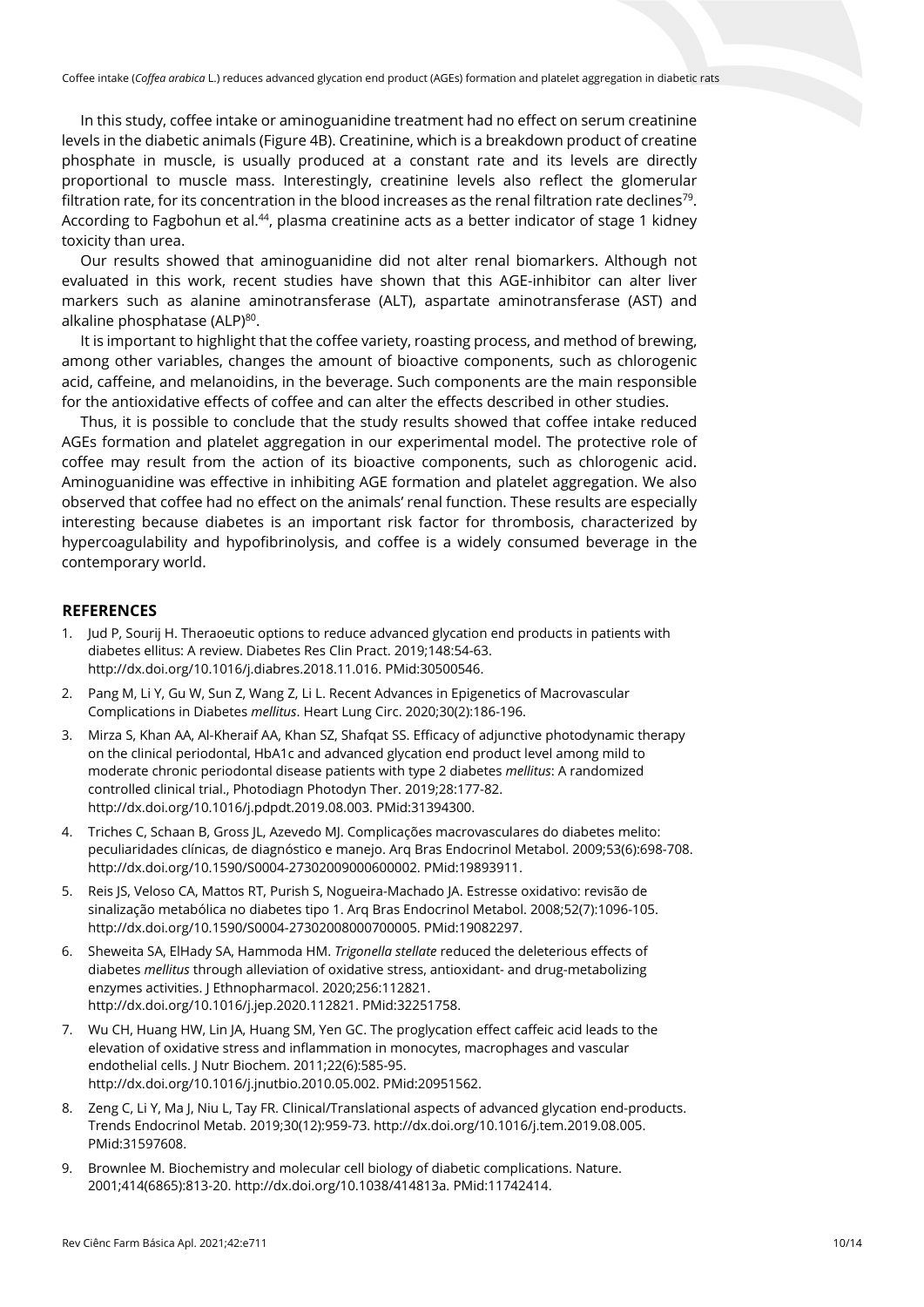- 10. Farhan SS, Hussain SA. Advanced glycation end products (AGEs) and their soluble receptors (sRAGE) as early predictors of reno-vascular complications in patients with uncontrolled type 2 diabetes *mellitus.* Diabetes Metab Syndr. 2019;13(4):2457-61. [http://dx.doi.org/10.1016/j.dsx.2019.06.019.](https://doi.org/10.1016/j.dsx.2019.06.019) [PMid:31405660.](https://www.ncbi.nlm.nih.gov/entrez/query.fcgi?cmd=Retrieve&db=PubMed&list_uids=31405660&dopt=Abstract)
- 11. Peppa M, Uribarri J, Vlassara H. Glucose, advanced glycation end products, and diabetes complications: what is new and what works. Clin Diabetes. 2003;21(4):186-7. [http://dx.doi.org/10.2337/diaclin.21.4.186.](https://doi.org/10.2337/diaclin.21.4.186)
- 12. Borissoff JI, Spronk HMH, ten Cate H. The hemostatic system as a modulator of atherosclerosis. N Engl J Med. 2011;364(18):1746-60. [http://dx.doi.org/10.1056/NEJMra1011670.](https://doi.org/10.1056/NEJMra1011670) [PMid:21542745.](https://www.ncbi.nlm.nih.gov/entrez/query.fcgi?cmd=Retrieve&db=PubMed&list_uids=21542745&dopt=Abstract)
- 13. Reasner CA. Reducing cardiovascular complications of type 2 diabetes by targeting multiple risk factors. J Cardiovasc Pharmacol. 2008;52(2):136-44. [http://dx.doi.org/10.1097/FJC.0b013e31817ffe5a.](https://doi.org/10.1097/FJC.0b013e31817ffe5a) [PMid:18670366.](https://www.ncbi.nlm.nih.gov/entrez/query.fcgi?cmd=Retrieve&db=PubMed&list_uids=18670366&dopt=Abstract)
- 14. Barg A, Ossig R, Goerge T, Schneider MF, Schillers H, Oberleithner H, Schneider SW. Soluble plasmadeived Von Willebrand factor assembles to a haemostatically active filamentous network. J Thromb Haemost. 2007;97(4):514-26[. http://dx.doi.org/10.1160/TH06-05-0274.](https://doi.org/10.1160/TH06-05-0274) [PMid:17393012.](https://www.ncbi.nlm.nih.gov/entrez/query.fcgi?cmd=Retrieve&db=PubMed&list_uids=17393012&dopt=Abstract)
- 15. Gray E, Mulloy B, Barrowcliffe TW. Heparin and low-molecular-weight heparin. J Thromb Haemost. 2008;99(5):807-18. [PMid:18449410.](https://www.ncbi.nlm.nih.gov/entrez/query.fcgi?cmd=Retrieve&db=PubMed&list_uids=18449410&dopt=Abstract)
- 16. Michelson AD. Antiplatelet therapies for the treatment of cardiovascular disease. Nat Rev Drug Discov. 2010;9(2):154-69[. http://dx.doi.org/10.1038/nrd2957.](https://doi.org/10.1038/nrd2957) [PMid:20118963.](https://www.ncbi.nlm.nih.gov/entrez/query.fcgi?cmd=Retrieve&db=PubMed&list_uids=20118963&dopt=Abstract)
- 17. American Diabetes Association. Position statement: standards of medical care in diabetes. Diabetes Care. 2013;36:11-66.
- 18. Fangel MV, Nielsen PB, Kristensen JK, Larsen TB, Overvad TF, Lip GYH, Jensen MB. Albuminuria and risk of cardiovascular events and mortality in a general population of patients with Type 2 diabetes without cardiovascular disease: a danish cohort study. Am J Med. 2020;133(6):e269-79. [http://dx.doi.org/10.1016/j.amjmed.2019.10.042.](https://doi.org/10.1016/j.amjmed.2019.10.042) [PMid:32205071.](https://www.ncbi.nlm.nih.gov/entrez/query.fcgi?cmd=Retrieve&db=PubMed&list_uids=32205071&dopt=Abstract)
- 19. Mirmiran P, Carlström M, Bahadoran Z, Azizi F. Long-term effects of coffee and caffeine intake on the risk of pre-diabetes and type 2 diabetes: findings from a population with low coffee consumption. Nutr Metab Cardiovasc Dis. 2018;28(12):1261-6. [http://dx.doi.org/10.1016/j.numecd.2018.09.001.](https://doi.org/10.1016/j.numecd.2018.09.001) [PMid:30352712.](https://www.ncbi.nlm.nih.gov/entrez/query.fcgi?cmd=Retrieve&db=PubMed&list_uids=30352712&dopt=Abstract)
- 20. Costabile A, Sarnsamak K, Hauge-Evans AC. Coffee, type 2 diabetes and pancreatic islet function A mini-review. J Funct Foods. 2018;45:409-16[. http://dx.doi.org/10.1016/j.jff.2018.04.011.](https://doi.org/10.1016/j.jff.2018.04.011)
- 21. Muñoz E, Hernández SS, Tolosa AR, Burillo SP, Olalla-Herrera M. Evaluation of differences in the antioxidant capacity and phenolic compounds of green and roasted coffee and their relationship with sensory properties. Lebensm Wiss Technol. 2020;128:109457. [http://dx.doi.org/10.1016/j.lwt.2020.109457.](https://doi.org/10.1016/j.lwt.2020.109457)
- 22. Vithana MDK, Singh Z, Johnson SK. Harvest maturity stage affects the concentrations of healthpromoting compounds: Lupeol, mangiferin and phenolic acids in the pulp and peel of ripe 'Kensington Pride' mango fruit. Sci Hortic (Amsterdam). 2019;243:125-30. [http://dx.doi.org/10.1016/j.scienta.2018.08.019.](https://doi.org/10.1016/j.scienta.2018.08.019)
- 23. Gómez-Ruiz JA, Leake DS, Ames JM. *In vitro* antioxidant activity of coffee compounds and their metabolites. J Agric Food Chem. 2007;5(17):6962-9[. http://dx.doi.org/10.1021/jf0710985](https://doi.org/10.1021/jf0710985)[.](https://www.ncbi.nlm.nih.gov/entrez/query.fcgi?cmd=Retrieve&db=PubMed&list_uids=17655324&dopt=Abstract) [PMid:17655324.](https://www.ncbi.nlm.nih.gov/entrez/query.fcgi?cmd=Retrieve&db=PubMed&list_uids=17655324&dopt=Abstract)
- 24. Lafay S, Morand C, Manach C, Besson C, Scalbert A. Absorption and metabolism of caffeic acid and chlorogenic acid in the small intestine of rats. Br J Nutr. 2006;96(1):39-46. [http://dx.doi.org/10.1079/BJN20061714.](https://doi.org/10.1079/BJN20061714) [PMid:16869989.](https://www.ncbi.nlm.nih.gov/entrez/query.fcgi?cmd=Retrieve&db=PubMed&list_uids=16869989&dopt=Abstract)
- 25. Natella F, Scaccini C. Role of coffee in modulation of diabetes risk. Nutr Rev. 2012;70(4):207-17. [http://dx.doi.org/10.1111/j.1753-4887.2012.00470.x.](https://doi.org/10.1111/j.1753-4887.2012.00470.x) [PMid:22458694.](https://www.ncbi.nlm.nih.gov/entrez/query.fcgi?cmd=Retrieve&db=PubMed&list_uids=22458694&dopt=Abstract)
- 26. Olas B, Bryś M. Effects of coffee, energy drinks and their components on hemostasis: the hypothetical mechanisms of their action. Food Chem Toxicol. 2019;127:31-41. [http://dx.doi.org/10.1016/j.fct.2019.02.039.](https://doi.org/10.1016/j.fct.2019.02.039) [PMid:30844438.](https://www.ncbi.nlm.nih.gov/entrez/query.fcgi?cmd=Retrieve&db=PubMed&list_uids=30844438&dopt=Abstract)
- 27. Reis CEG, Dórea JG, da Costa THM. Effects of coffee consumption on glucose metabolism: A systematic review of clinical trials. J Tradit Complement Med. 2019;9(3):184-91. [http://dx.doi.org/10.1016/j.jtcme.2018.01.001.](https://doi.org/10.1016/j.jtcme.2018.01.001) [PMid:31193893.](https://www.ncbi.nlm.nih.gov/entrez/query.fcgi?cmd=Retrieve&db=PubMed&list_uids=31193893&dopt=Abstract)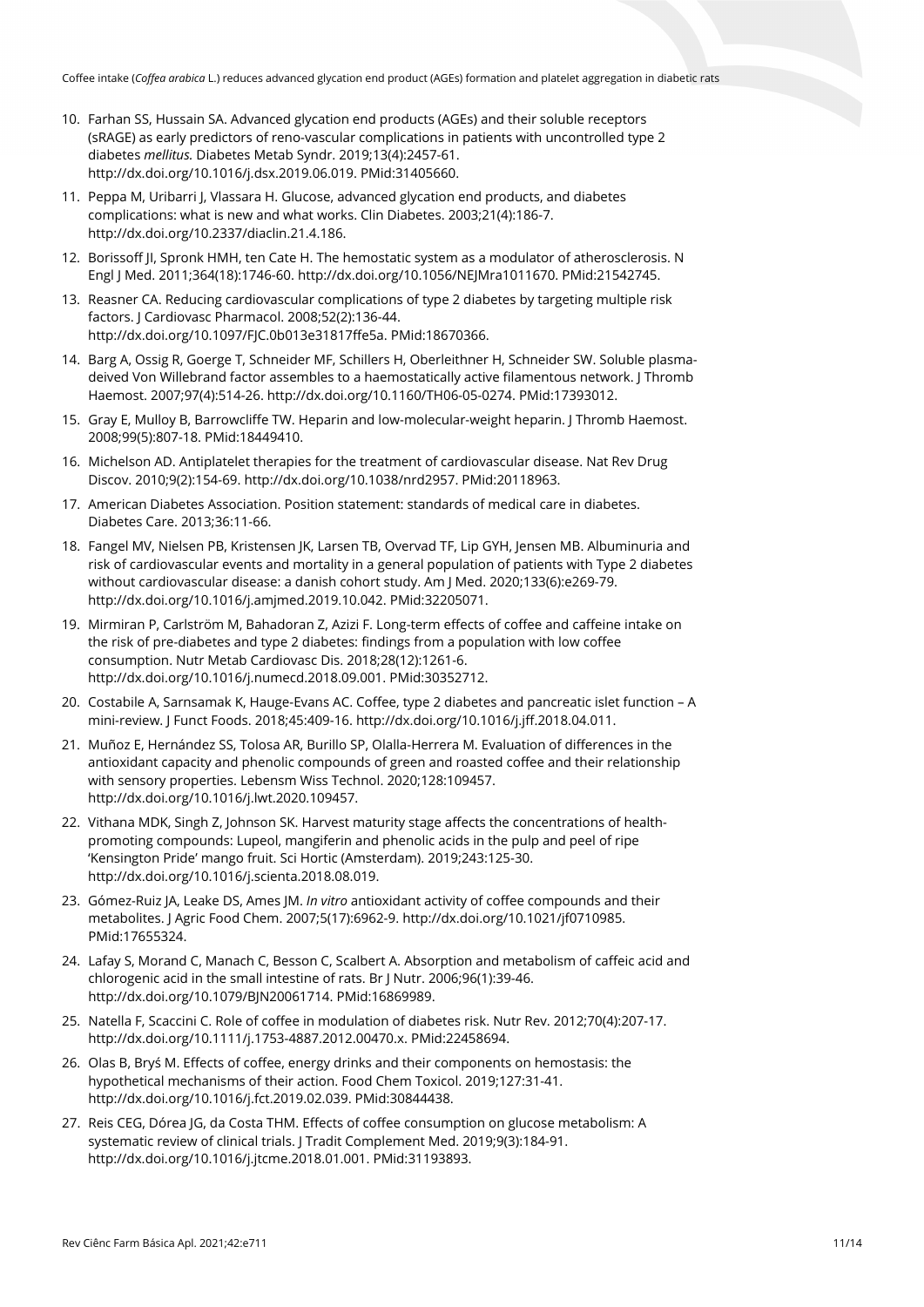- 28. Lima AR, Pereira RGFA, Abrahão SA, Duarte SMS, Paula FBA. Compostos bioativos do café: atividade antioxidante *in vitro* do café verde e torrado antes e após a descafeinação. Quim Nova. 2010;33(1):20-4. [http://dx.doi.org/10.1590/S0100-40422010000100004.](https://doi.org/10.1590/S0100-40422010000100004)
- 29. Tripetch P, Borompichaichartkul C. Effect of packaging materials and storage time on changes of colour, phenolic content, chlorogenic acid and antioxidant activity in Arabica green coffee beans (*Coffea Arabica* L. cv. Catimor). J Stored Prod Res. 2019;84:101510. [http://dx.doi.org/10.1016/j.jspr.2019.101510.](https://doi.org/10.1016/j.jspr.2019.101510)
- 30. Higdon JV, Frei B. Coffee and health: a review of recent human research. Crit Rev Food Sci Nutr. 2006;46(2):101-23. [http://dx.doi.org/10.1080/10408390500400009.](https://doi.org/10.1080/10408390500400009) [PMid:16507475.](https://www.ncbi.nlm.nih.gov/entrez/query.fcgi?cmd=Retrieve&db=PubMed&list_uids=16507475&dopt=Abstract)
- 31. Farmacopeia Brasileira. Métodos de Farmacognosia. Métodos de análises de drogas vegetais. Determinação de água em drogas vegetais. 5. ed. Brasília: ANVISA; 2017. p. 54.
- 32. Duarte SMS, Abreu CMP, Menezes HC, Santos MR, Gouvêa CMCP. Effect of processing and roasting on the antioxidant activity of coffee brews. Ciência Tecnol Alime. 2005;25(2):387-93. [http://dx.doi.org/10.1590/S0101-20612005000200035.](https://doi.org/10.1590/S0101-20612005000200035)
- 33. Ferreira C, Araújo TH, Ângelo ML, Pennacchi PC, Okada SS, Paula FBA, Migliorini S, Rodrigues MR. Neutrophil dysfunction induced by hyperglycemia: modulation of myeloperoxidase activity. Cell Biochem Funct. 2012;30(7):604-10[. http://dx.doi.org/10.1002/cbf.2840.](https://doi.org/10.1002/cbf.2840) [PMid:22610543.](https://www.ncbi.nlm.nih.gov/entrez/query.fcgi?cmd=Retrieve&db=PubMed&list_uids=22610543&dopt=Abstract)
- 34. Szkudelski T. The mechanism of alloxan and streptozotocin action in B cells of the rat pancreas. Physiol Res. 2001;50(6):537-46. [PMid:11829314.](https://www.ncbi.nlm.nih.gov/entrez/query.fcgi?cmd=Retrieve&db=PubMed&list_uids=11829314&dopt=Abstract)
- 35. Stoppa GR, Cesquini M, Roman EA, Ogo SH, Torsoni MA. Aminoguanidine prevented impairment of blood antioxidant system in insulin-dependent diabetic rats. Life Sci. 2006;78(12):1352-61. [http://dx.doi.org/10.1016/j.lfs.2005.07.031.](https://doi.org/10.1016/j.lfs.2005.07.031) [PMid:16229859.](https://www.ncbi.nlm.nih.gov/entrez/query.fcgi?cmd=Retrieve&db=PubMed&list_uids=16229859&dopt=Abstract)
- 36. Edelstein D, Brownlee M. Aminoguanidine ameliorates albuminuria in diabetic hypertensive rats. Diabetologia. 1992;35(1):96-7[. http://dx.doi.org/10.1007/BF00400859.](https://doi.org/10.1007/BF00400859) [PMid:1541387.](https://www.ncbi.nlm.nih.gov/entrez/query.fcgi?cmd=Retrieve&db=PubMed&list_uids=1541387&dopt=Abstract)
- 37. Ferreira CS, Pennacchi PC, Araújo TH, Taniwaki NN, Paula FBA, Duarte SMS, Rodrigues MR. Aminoguanidine treatment increased NOX2 response in diabetic rats: improved phagocytosis and killing of *Candida albicans* by neutrophils. Eur J Pharmacol. 2016;772:83-91. [http://dx.doi.org/10.1016/j.ejphar.2015.12.044.](https://doi.org/10.1016/j.ejphar.2015.12.044) [PMid:26724393.](https://www.ncbi.nlm.nih.gov/entrez/query.fcgi?cmd=Retrieve&db=PubMed&list_uids=26724393&dopt=Abstract)
- 38. Zilin S, Naifeng L, Bicheng L, Jiping W. The determination of AGE-peptides by flow injection assay, a practical marker of diabetic nephropathy. Clin Chim Acta. 2001;313(1-2):69-75. [http://dx.doi.org/10.1016/S0009-8981\(01\)00651-9.](https://doi.org/10.1016/S0009-8981(01)00651-9) [PMid:11694241.](https://www.ncbi.nlm.nih.gov/entrez/query.fcgi?cmd=Retrieve&db=PubMed&list_uids=11694241&dopt=Abstract)
- 39. Silvério ASD, Pereira RGFA, Lima AR, Paula FBA, Rodrigues MR, Baldissera L Jr, Duarte SM. The effects of the decaffeination of coffee samples on platelet aggregation in hyperlipidemic rats. Plant Foods Hum Nutr. 2013;68(3):268-73. [http://dx.doi.org/10.1007/s11130-013-0365-x.](https://doi.org/10.1007/s11130-013-0365-x) [PMid:23780748.](https://www.ncbi.nlm.nih.gov/entrez/query.fcgi?cmd=Retrieve&db=PubMed&list_uids=23780748&dopt=Abstract)
- 40. Layne E. Spectrophotometric and Turbidimetric Methods for Measuring Proteins. Methods Enzymol. 1957;10:447-55. [http://dx.doi.org/10.1016/S0076-6879\(57\)03413-8.](https://doi.org/10.1016/S0076-6879(57)03413-8)
- 41. Alhamdani MS, Al-Azzawie HF, Abbas FK. Decreased formation of advanced glycation end-products in peritoneal fluid by carnosine and related peptides. J Int Society Perit Dial., 2007;27(1):86-9. [http://dx.doi.org/10.1177/089686080702700118.](https://doi.org/10.1177/089686080702700118) [PMid:17179517.](https://www.ncbi.nlm.nih.gov/entrez/query.fcgi?cmd=Retrieve&db=PubMed&list_uids=17179517&dopt=Abstract)
- 42. R Core Team (2020). R: A language and environment for statistical computing. R Foundation for Statistical Computing, Vienna, Austria. https://www.R-project.org/
- 43. Ferreira EB, Cavalcanti PP, Nogueira DA. ExpDes: Experimental Designs package. R package version 1.1.2; 2013.
- 44. Fagbohun OF, Awoniran PO, Babalola OO, Agboola FK, Msagati TAM. Changes in the biochemical, hematological and histopathological parameters in STZ-Induced diabetic rats and the ameliorative effect of *Kigelia africana* fruit extract. Heliyon. 2020;6(5):e03989. [http://dx.doi.org/10.1016/j.heliyon.2020.e03989.](https://doi.org/10.1016/j.heliyon.2020.e03989) [PMid:32462092.](https://www.ncbi.nlm.nih.gov/entrez/query.fcgi?cmd=Retrieve&db=PubMed&list_uids=32462092&dopt=Abstract)
- 45. Wang X, Meng Q, Peng X, Hu G, Qiu M. Identification of new diterpene esters from greens Arabica coffee beans, and their platelet aggregation accelerating activities. Food Chem. 2018;263:251-7. [http://dx.doi.org/10.1016/j.foodchem.2018.04.081.](https://doi.org/10.1016/j.foodchem.2018.04.081) [PMid:29784314.](https://www.ncbi.nlm.nih.gov/entrez/query.fcgi?cmd=Retrieve&db=PubMed&list_uids=29784314&dopt=Abstract)
- 46. Hajam YA, Rai S, Ghosh H, Basheer M. Combined administration of exogenous melatonin and insulin ameliorates streptozotocin induced toxic alteration on hematological parameters in diabetic male Wistar rats. Toxicol Rep. 2020;7:353-9. [http://dx.doi.org/10.1016/j.toxrep.2020.01.020.](https://doi.org/10.1016/j.toxrep.2020.01.020) [PMid:32095432.](https://www.ncbi.nlm.nih.gov/entrez/query.fcgi?cmd=Retrieve&db=PubMed&list_uids=32095432&dopt=Abstract)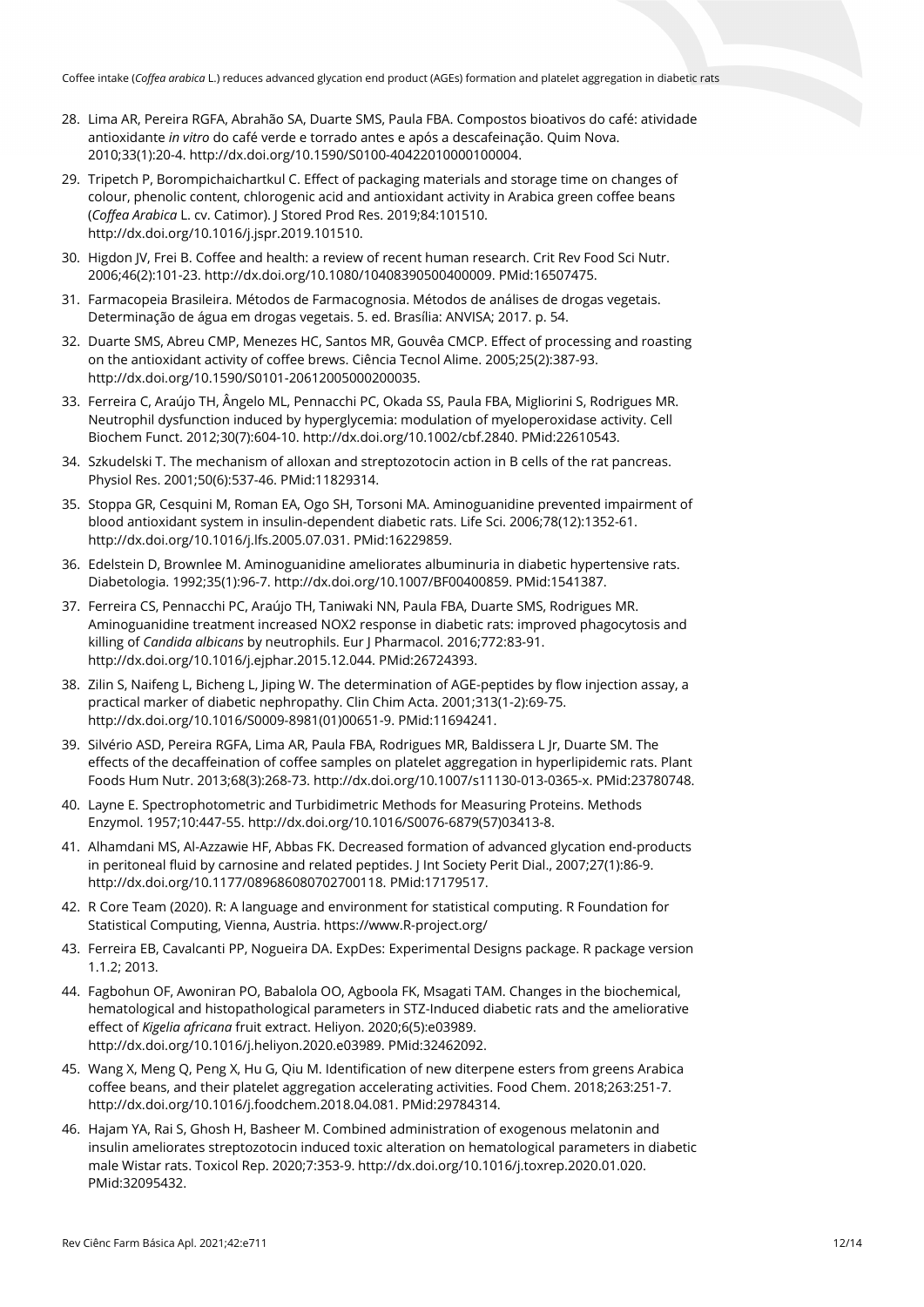- 47. Szajdek A, Borowska EJ. Bioactive Compounds and Health-Promoting Properties of Berry Fruits: A Review. Plant Foods Hum Nutr. 2008;63(4):147-56. [http://dx.doi.org/10.1007/s11130-008-0097-5.](https://doi.org/10.1007/s11130-008-0097-5) [PMid:18931913.](https://www.ncbi.nlm.nih.gov/entrez/query.fcgi?cmd=Retrieve&db=PubMed&list_uids=18931913&dopt=Abstract)
- 48. Elhabiri M, Carrër C, Marmolle F, Traboulsi H. Complexation of iron (III) by catecholate-type polyphenols. Inorg Chim Acta. 2007;360(1):353-9[. http://dx.doi.org/10.1016/j.ica.2006.07.110.](https://doi.org/10.1016/j.ica.2006.07.110)
- 49. Mennen LI, Walker R, Bennetau-Pelissero C, Scalbert A. Risks and safety of polyphenol consumption. Am J Clin Nutr. 2005;81(1, Suppl):326S-9S[. http://dx.doi.org/10.1093/ajcn/81.1.326S.](https://doi.org/10.1093/ajcn/81.1.326S) [PMid:15640498.](https://www.ncbi.nlm.nih.gov/entrez/query.fcgi?cmd=Retrieve&db=PubMed&list_uids=15640498&dopt=Abstract)
- 50. Keijzers GB, de Galan BE, Tack CJ, Smits P. Caffeine can decrease insulin sensitivity in humans. Diabetes Care. 2002;25(2):364-9. [http://dx.doi.org/10.2337/diacare.25.2.364.](https://doi.org/10.2337/diacare.25.2.364) [PMid:11815511.](https://www.ncbi.nlm.nih.gov/entrez/query.fcgi?cmd=Retrieve&db=PubMed&list_uids=11815511&dopt=Abstract)
- 51. Thong FS, Derave W, Kiens B, Graham TE, Urso B, Wojtaszewski JF, Hansen BF, Richter EA. Caffeineinduced impairment of insulin action but not insulin signaling in human skeletal muscle is reduced by exercise. Diabetes. 2002;51(3):583-90. [http://dx.doi.org/10.2337/diabetes.51.3.583](https://doi.org/10.2337/diabetes.51.3.583)[.](https://www.ncbi.nlm.nih.gov/entrez/query.fcgi?cmd=Retrieve&db=PubMed&list_uids=11872654&dopt=Abstract) [PMid:11872654.](https://www.ncbi.nlm.nih.gov/entrez/query.fcgi?cmd=Retrieve&db=PubMed&list_uids=11872654&dopt=Abstract)
- 52. van Dam RM, Willett WC, Manson IE, Hu FB, Coffee, caffeine, and risk of type 2 diabetes; a prospective cohort study in younger and middle-aged U.S. women. Diabetes Care. 2006;29(2):398- 403. [http://dx.doi.org/10.2337/diacare.29.02.06.dc05-1512.](https://doi.org/10.2337/diacare.29.02.06.dc05-1512) [PMid:16443894.](https://www.ncbi.nlm.nih.gov/entrez/query.fcgi?cmd=Retrieve&db=PubMed&list_uids=16443894&dopt=Abstract)
- 53. Akash MSH, Rehman K, Chen S. Effects of coffee on type 2 diabetes *mellitus.* Nutrition. 2014;30(7- 8):755-63. [http://dx.doi.org/10.1016/j.nut.2013.11.020.](https://doi.org/10.1016/j.nut.2013.11.020) [PMid:24984989.](https://www.ncbi.nlm.nih.gov/entrez/query.fcgi?cmd=Retrieve&db=PubMed&list_uids=24984989&dopt=Abstract)
- 54. Khan M, Liu H, Wang J, Sun B. Inhibitory effect of phenolic compounds and plant extracts on the formation of advance glycation end products: A comprehensive review. Food Res Int. 2020;130:108933. [http://dx.doi.org/10.1016/j.foodres.2019.108933.](https://doi.org/10.1016/j.foodres.2019.108933) [PMid:32156381.](https://www.ncbi.nlm.nih.gov/entrez/query.fcgi?cmd=Retrieve&db=PubMed&list_uids=32156381&dopt=Abstract)
- 55. Clifford MN. Chlorogenic Acids. Coffee. 1985;1:153-202[. http://dx.doi.org/10.1007/978-94-009-4948-5\\_5.](https://doi.org/10.1007/978-94-009-4948-5_5)
- 56. Mustafa IO, Tanko Y, Yusuf R, Musa SA. The use of glycated haemoglobin (HbA1c) in determining glycemic control (and relevance of BMI) in diabetic patients in Ahmadu Bello University Teaching Hospital Zaria, Nigeria. Diabetes Metab Syndr. 2019;13(5):2967-292. [http://dx.doi.org/10.1016/j.dsx.2019.07.057.](https://doi.org/10.1016/j.dsx.2019.07.057) [PMid:31437811.](https://www.ncbi.nlm.nih.gov/entrez/query.fcgi?cmd=Retrieve&db=PubMed&list_uids=31437811&dopt=Abstract)
- 57. Huebschmann AG, Regensteiner JG, Vlassara H, Reusch JE. Diabetes and glicoxidation end products. Diabetes Care. 2006;29(6):1420-32[. http://dx.doi.org/10.2337/dc05-2096.](https://doi.org/10.2337/dc05-2096) [PMid:16732039.](https://www.ncbi.nlm.nih.gov/entrez/query.fcgi?cmd=Retrieve&db=PubMed&list_uids=16732039&dopt=Abstract)
- 58. Jakus V, Rietbrock N. Advanced glycation end-products and the progress of diabetic vascular complications. Physiol Res. 2004;53(2):131-42. [PMid:15046548.](https://www.ncbi.nlm.nih.gov/entrez/query.fcgi?cmd=Retrieve&db=PubMed&list_uids=15046548&dopt=Abstract)
- 59. Goldin A, Beckman JA, Schmidt A, Creager MA. Review. Advanced glycation end products: sparking the development of diabetic vascular injury. Circulation. 2006;114(6):597-605. [http://dx.doi.org/10.1161/CIRCULATIONAHA.106.621854.](https://doi.org/10.1161/CIRCULATIONAHA.106.621854) [PMid:16894049.](https://www.ncbi.nlm.nih.gov/entrez/query.fcgi?cmd=Retrieve&db=PubMed&list_uids=16894049&dopt=Abstract)
- 60. Ahmed N. Advanced glycaton endproducts-role in pathology of diabetic complications. Diabetes Res Clin Pract. 2005;67(1):3-21[. http://dx.doi.org/10.1016/j.diabres.2004.09.004.](https://doi.org/10.1016/j.diabres.2004.09.004) [PMid:15620429.](https://www.ncbi.nlm.nih.gov/entrez/query.fcgi?cmd=Retrieve&db=PubMed&list_uids=15620429&dopt=Abstract)
- 61. Jay D, Hitomi H, Griendling KK. Oxidative stress and diabetic cardiovascular complications. Free Radic Biol Med. 2006;40(2):183-92[. http://dx.doi.org/10.1016/j.freeradbiomed.2005.06.018](https://doi.org/10.1016/j.freeradbiomed.2005.06.018)[.](https://www.ncbi.nlm.nih.gov/entrez/query.fcgi?cmd=Retrieve&db=PubMed&list_uids=16413400&dopt=Abstract) [PMid:16413400.](https://www.ncbi.nlm.nih.gov/entrez/query.fcgi?cmd=Retrieve&db=PubMed&list_uids=16413400&dopt=Abstract)
- 62. Lapolla A, Fedele D, Traldi P. Glyco-oxidation in diabetes and related diseases. Clin Chim Acta. 2005;357(2):236-50[. http://dx.doi.org/10.1016/j.cccn.2005.03.032.](https://doi.org/10.1016/j.cccn.2005.03.032) [PMid:15939413.](https://www.ncbi.nlm.nih.gov/entrez/query.fcgi?cmd=Retrieve&db=PubMed&list_uids=15939413&dopt=Abstract)
- 63. Babu PV, Sabitha KE, Shyamaladevi CS. Green tea impedes dyslipidemia, lipid peroxidation, protein glycation and ameliorates Ca<sup>2+</sup>-ATPase activity in the heart of streptozotocin-diabetic rats. Chem Biol Interact. 2006;162(2):157-64. [http://dx.doi.org/10.1016/j.cbi.2006.05.020.](https://doi.org/10.1016/j.cbi.2006.05.020) [PMid:16846594.](https://www.ncbi.nlm.nih.gov/entrez/query.fcgi?cmd=Retrieve&db=PubMed&list_uids=16846594&dopt=Abstract)
- 64. Joglekar MM, Bavkar LN, Sistla S, Arvindekar AU. Effective inhibition of protein glycation by combinatorial usage of limonene and aminoguanidine through differential and synergistic mechanisms. Int J Biol Macromol. 2017;99:563-8[. http://dx.doi.org/10.1016/j.ijbiomac.2017.02.104.](https://doi.org/10.1016/j.ijbiomac.2017.02.104) [PMid:28274869.](https://www.ncbi.nlm.nih.gov/entrez/query.fcgi?cmd=Retrieve&db=PubMed&list_uids=28274869&dopt=Abstract)
- 65. Bierhaus A, Hofmann MA, Ziegler R, Nawroth PP. AGEs and their interaction with AGE-receptors in vascular disease and diabetes *mellitus* I. The AGE concept Nawroth. Cardiovasc Res. 1998;37(3):586- 600. [http://dx.doi.org/10.1016/S0008-6363\(97\)00233-2.](https://doi.org/10.1016/S0008-6363(97)00233-2) [PMid:9659442.](https://www.ncbi.nlm.nih.gov/entrez/query.fcgi?cmd=Retrieve&db=PubMed&list_uids=9659442&dopt=Abstract)